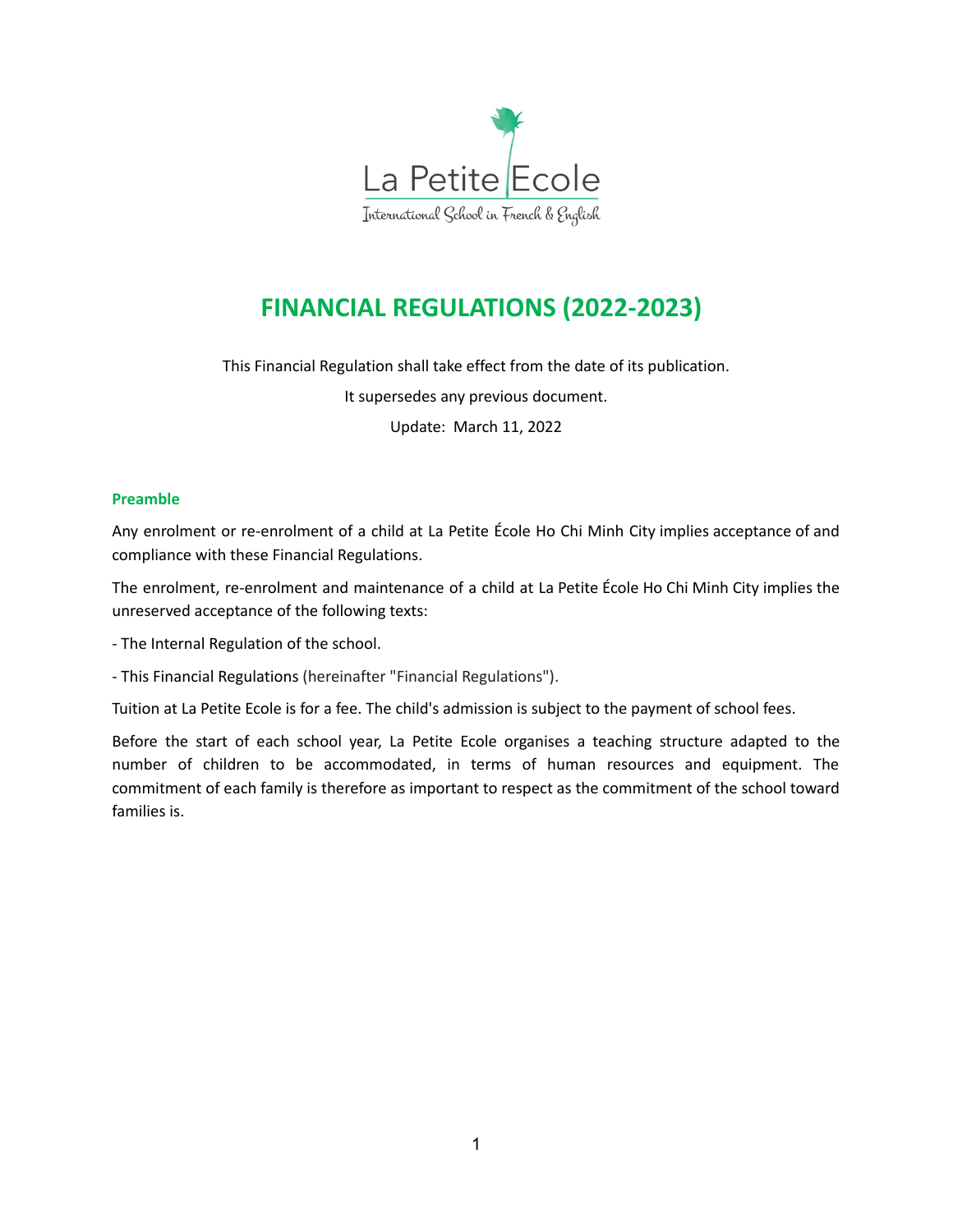# **NURSERY**

| Type of Fee (VND)                         | 5 days      | 5 mornings  | Payable                                       |  |
|-------------------------------------------|-------------|-------------|-----------------------------------------------|--|
| <b>First Registration Fees</b>            | 4,540,000   |             | Upon registration                             |  |
| First Registration Fees (Early Bird rate) | 3,632,000   |             | Before April 30th, 2022                       |  |
| Early Bird 1 rate* **                     | 145,734,000 | 119,502,000 | In one instalment<br>before May 31st, 2022    |  |
| Early Bird 2 rate* **                     | 148,406,000 | 121,688,000 | In one instalment<br>before August 31st, 2022 |  |
| Annual School Fees*                       | 163.951.000 | 134.319,000 | In 3 instalments:                             |  |
| - 1st term (Sep - Dec 2022)*              | 65,823,000  | 53,679,000  | Before August 31st, 2022                      |  |
| - 2nd term (Jan - Mar 2023)*              | 49,064,000  | 40,320,000  | Before December 31st, 2022                    |  |
| - 3rd term (Apr - June 2023)*             | 49,064,000  | 40,320,000  | Before March 30th.2023                        |  |

# **PRESCHOOL & ELEMENTARY**

| <b>Type of Fees (VND)</b>      |             |                                                |                   | Payable                                     |
|--------------------------------|-------------|------------------------------------------------|-------------------|---------------------------------------------|
| <b>First Registration Fees</b> |             | 11,350,000 (9,080,000 before April 30th, 2022) | Upon registration |                                             |
| <b>Re-enrolment Fees</b>       | 4,540,000   |                                                |                   | Upon re-enrolment                           |
| Preschool                      | Schooling   | Canteen                                        | <b>Total</b>      |                                             |
| Early Bird 1 rate**            | 189,854,000 | 15,663,000                                     | 205,517,000       | In one instalment<br>before May 31st, 2022  |
| Early Bird 2 rate**            | 193,361,000 | 15,663,000                                     | 209,024,000       | In one instalment<br>before Aug. 31st, 2022 |
| <b>Annual School Fees</b>      | 212,299,000 | 17,026,000                                     | 229,325,000       | In 3 instalments:                           |
| - 1st term (Sep - Dec 2022)*   | 85,107,000  | 6.810.000                                      | 91,917,000        | Before Aug. 31st, 2022                      |
| - 2nd term (Jan - Mar 2023)*   | 63,596,000  | 5,108,000                                      | 68,704,000        | Before Dec. 31st, 2022                      |
| - 3rd term (Apr - June 2023)*  | 63,596,000  | 5,108,000                                      | 68,704,000        | Before Mar. 30th,2023                       |
| Elementary                     | Schooling   | Canteen                                        | <b>Total</b>      |                                             |
| Early Bird 1 rate"             | 210,195,000 | 15,663,000                                     | 225,858,00        | In one instalment<br>before May 31st, 2022  |
| Early Bird 2 rate**            | 214,871,000 | 15,663,000                                     | 230,534,000       | In one instalment<br>before Aug. 31st, 2022 |
| <b>Annual School Fees</b>      | 235,447,000 | 17.026,000                                     | 252,473,000       | In 3 instalments:                           |
| - 1st term (Sep - Dec 2022)*   | 94,225,000  | 6,810,000                                      | 101,035,000       | Before Aug. 31st, 2022                      |
| - 2nd term (Jan - Mar 2023)*   | 70,611,000  | 5,108,000                                      | 75,719,000        | Before Dec. 31st, 2022                      |
| - 3rd term (Apr - June 2023)*  | 70,611,000  | 5,108,000                                      | 75,719,000        | Before Mar. 30th,2023                       |

Terms & Conditions:<br>
"Canteen fees included / "Early Bird rate for annual school fees<br>
For the Early Bird 1 and 2 rates, in case of departure during the school year, the refund will be calculated on the basis of the<br>
norma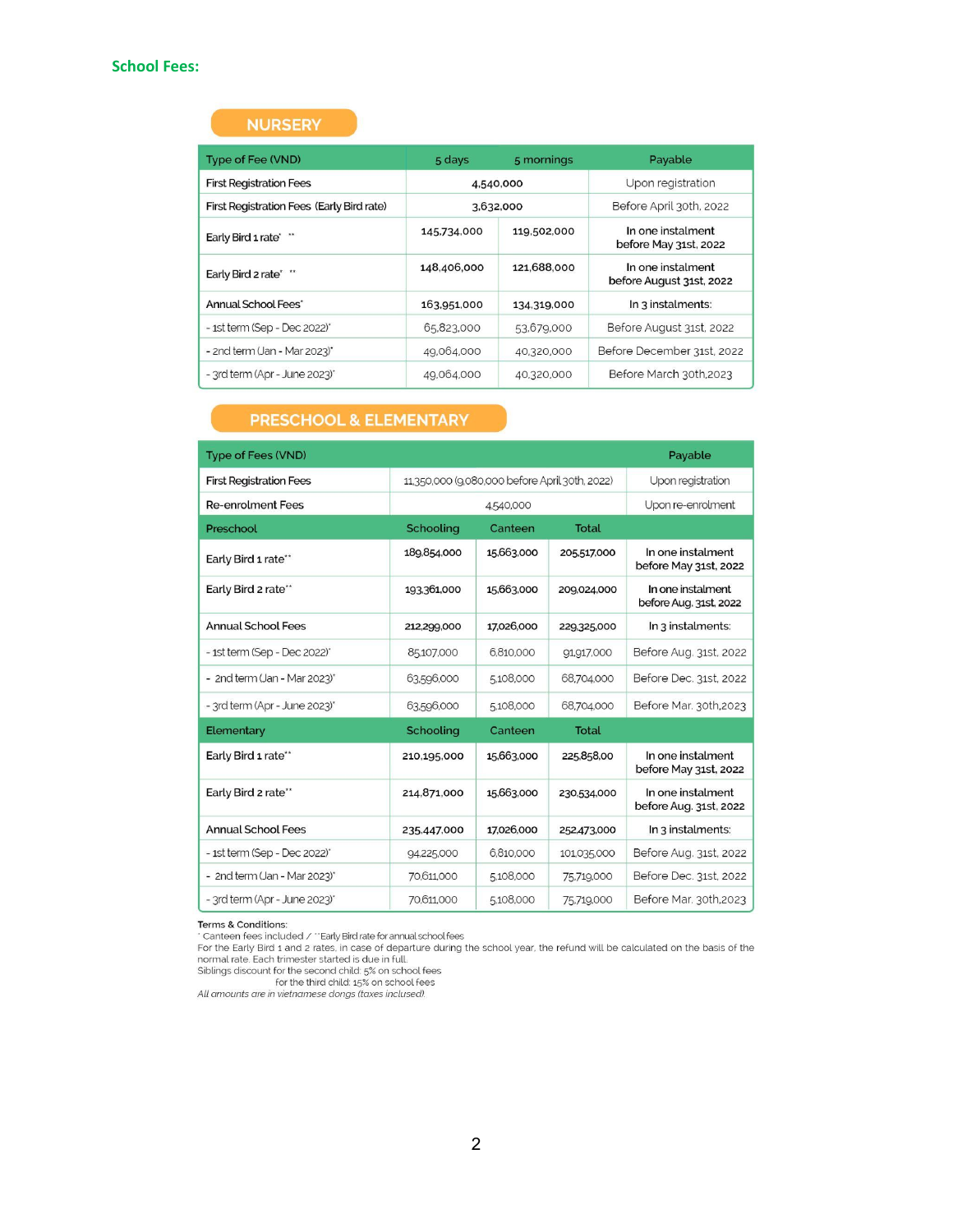#### **Payments**

Payments to La Petite Ecole can be made in two ways:

- In cash (a receipt will then be issued).
- Via bank transfer to our bank account with the following details:

**BENEFICIARY NAME: Cong Ty TNHH Giao Duc Hai Dang BANK NAME: Vietcombank Thu Thiem ACCOUNT NUMBER: 0261003465168** 

**IMPORTANT:** Kindly mention the invoice number and the name of the family in the transfer reference section.

# **I. REGISTRATION**

### **a. DHow to register your child at La Petite Ecole?**

By settling the payment of the annual registration fees (500 USD).

The payment constitutes registration at La Petite Ecole if accompanied by the registration form.

# **b. First Registration Fees (500 USD)**

The registration fees are 500 USD.

They are due in full at the time of enrolment, even in the case of arrival during the school year.

Once a child's registration is confirmed by the school, the registration fees are not refunded in case of cancellation. No prorated refunds will be made in the event of departure during the school year.

A 20% discount is applied to all registration of a new student paid before 30 April.

Payment of the registration fee, whether by the child's family or by a third party employer, constitutes acceptance of these financial regulations.

#### **c. Waiting Lists**

The school reserves the right to open waiting lists when the number of applications exceeds the capacity for a given age group. In order to be added to the waiting list, La Petite Ecole school will require the payment of registration fees only. An invoice will be issued upon receipt of the registration form. Applications are classified in order of payment of the registration fee.

If the school is unable to place a child on the waiting list, La Petite Ecole will offer the family a full refund of the fees paid. The family may refuse in order to keep the child on the waiting list for the current year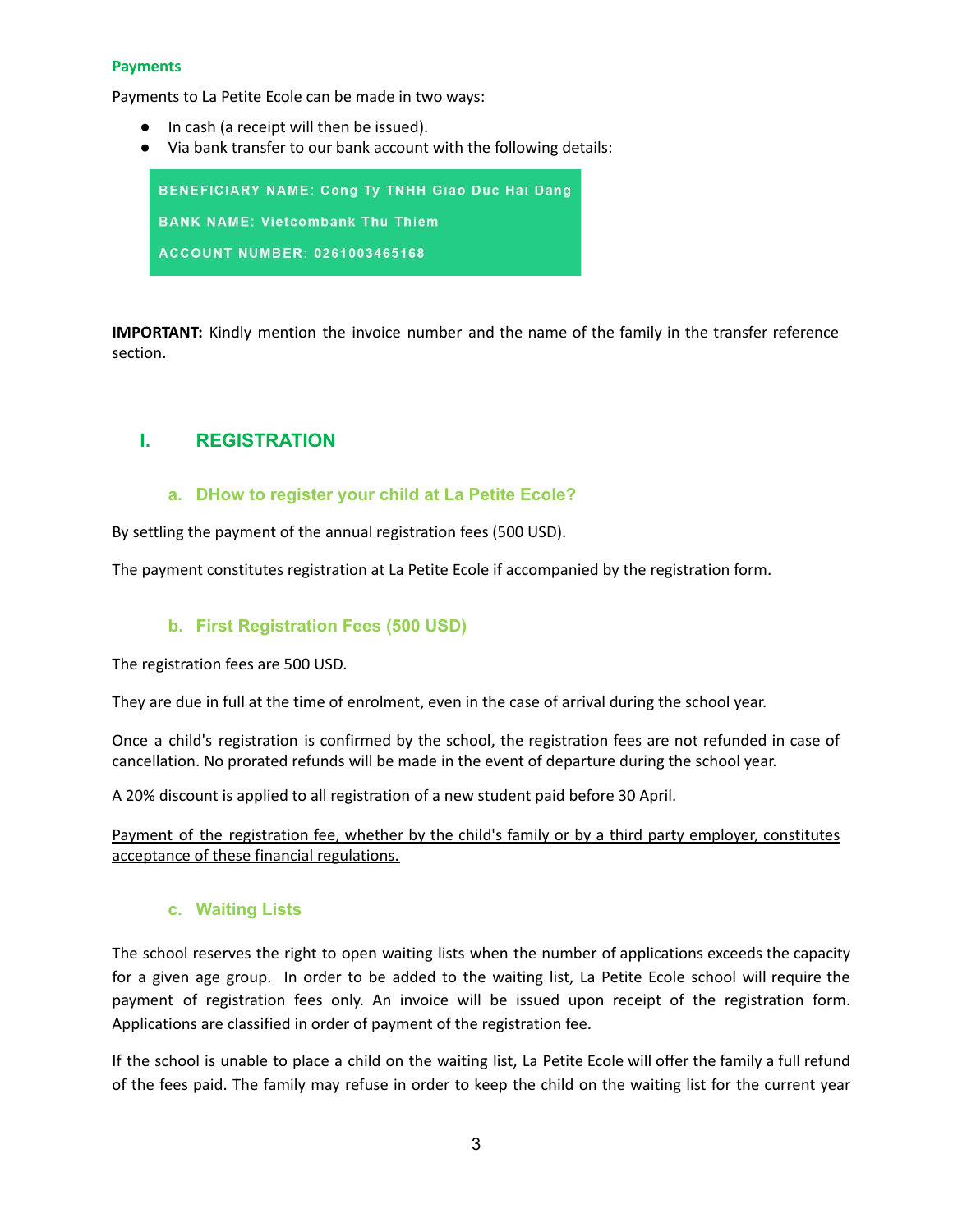and/or the following year.

At any time when the child is on the waiting list, the family can withdraw their file and be reimbursed for the full amount paid.

When a slot is confirmed for a child on the waiting list, if the family refuses to place the child, the school will retain the registration fee unless the refusal occurs more than three months before the intended first day of the child at school. In the latter case, the school shall refund the deposit paid by the family in full.

# **II. SCHOOL FEES**

School fees include all extra-activities and outings organised by the school. We offer two types of fees : the Early Bird annual rates and the fees payable by term.

# **a. "Early Bird" Annual Rates**

Early Bird preferred rates are offered to parents and companies willing to settle the payment for the entire year to come.

Two Early Bird rates are proposed:

- Early Bird 1: should the payment be settled by the parents or the company in full before July  $1^{st}$  , N for N/N+1 school year;

- Early Bird 2: should the payment be settled by the parents or the company in full before September 1st, N for N/N+1 school year.

# **b. Payment per term**

- Payment deadline for the first term : August  $31<sup>st</sup>$ , N for N/N+1 school year
- Payment deadline for the second term : December  $31<sup>st</sup>$ , N for N/N+1 school year
- Payment deadline for the third term : March 31<sup>st</sup>, N+1 for N/N+1 school year

Late payment penalties of 2% may apply for delays of less than one month, followed by penalties of 1% for each subsequent month of delay.

# **c. Nursery**

There are several types of rates for toddlers, depending on the desired number of days of attendance per week. If a family wants to change the chosen formula during the trimester, a notice of two weeks applies. A new invoice will then be issued to adjust the amount of tuition fees (for the current term or year).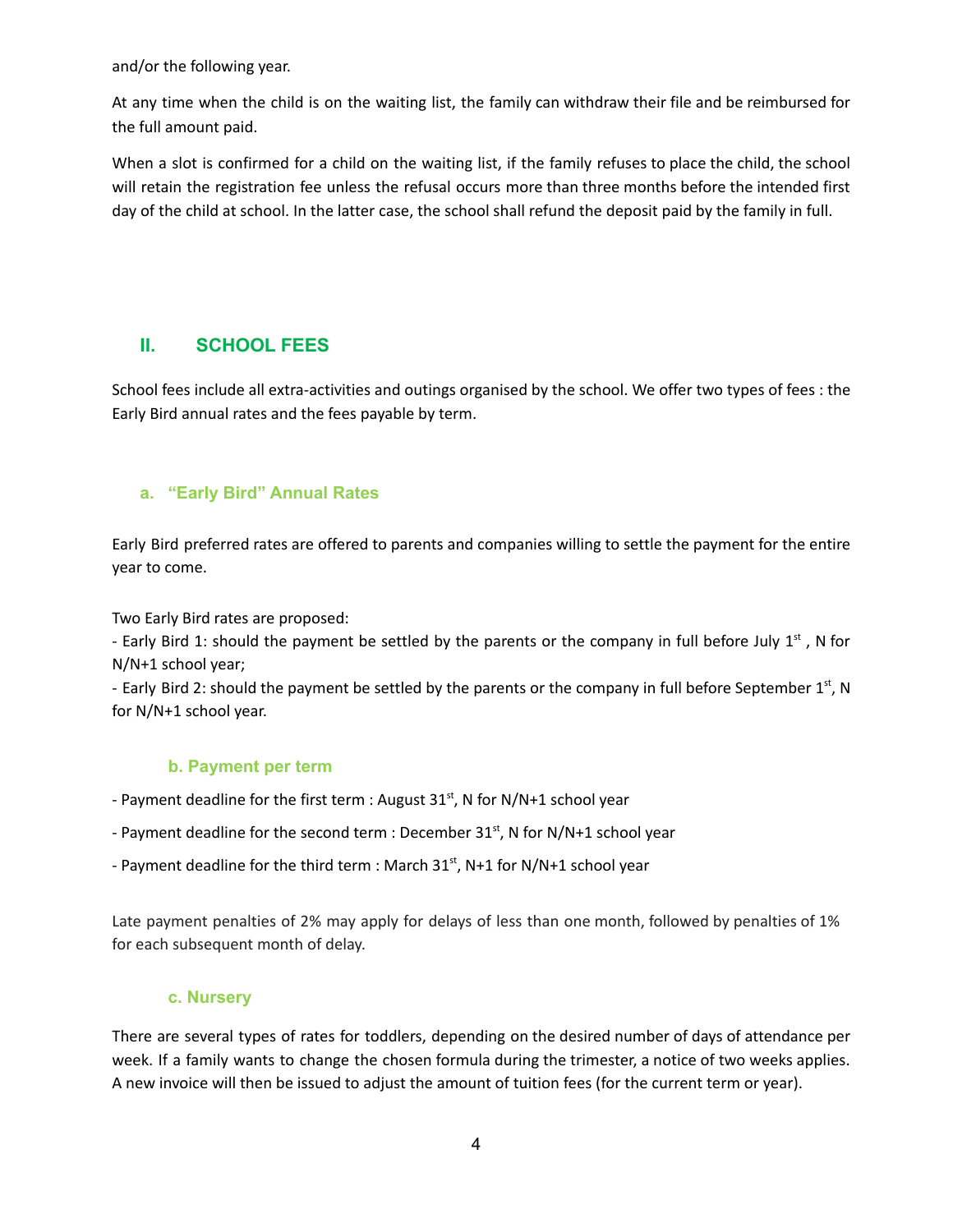### **d. Arrival during the School Year**

In case of arrival during the term, the full weeks already elapsed will not be invoiced.

For example: if the family arrives on Tuesday, November 18, only the period from Monday, November 17 to December 31 will be invoiced.

#### **e. Canteen Fees**

Canteen is compulsory at La Petite Ecole. Meals are prepared onsite by our employees and children take their meals in the refectory. Only children presenting a medical certificate will be exempt from eating in the canteen.

Regarding the payment, families can decide to choose the annual "Early Bird" rate option.

# **III. RE-ENROLLMENT**

For students who are already enrolled and wish to be re-enrolled for the following school year, the school will ask families to pay the re-enrollment fee (USD 200 for kindergarten and elementary), payable by April 15<sup>th</sup>, N for the year N/N+1. La Petite Ecole will only confirm the registration once the advance payment has been made.

# **IV. DEPARTURE AND ABSENCES**

#### **a. Justification**

In order to obtain a refund, any departure must be justified: moving, serious financial or family problems.

School fees and canteen fees will be reimbursed in full according to the following conditions:

- Families must submit a minimum of 30 days notice of departure before the beginning of each term. If notice is received less than 30 days before the start of the period, the period will be charged.

- Any trimester started is due.

- Early departures for personal reasons during the third trimester are not eligible for a refund.

La Petite Ecole reserves the right to request proof from the employer that the family has relocated before the end of the school year.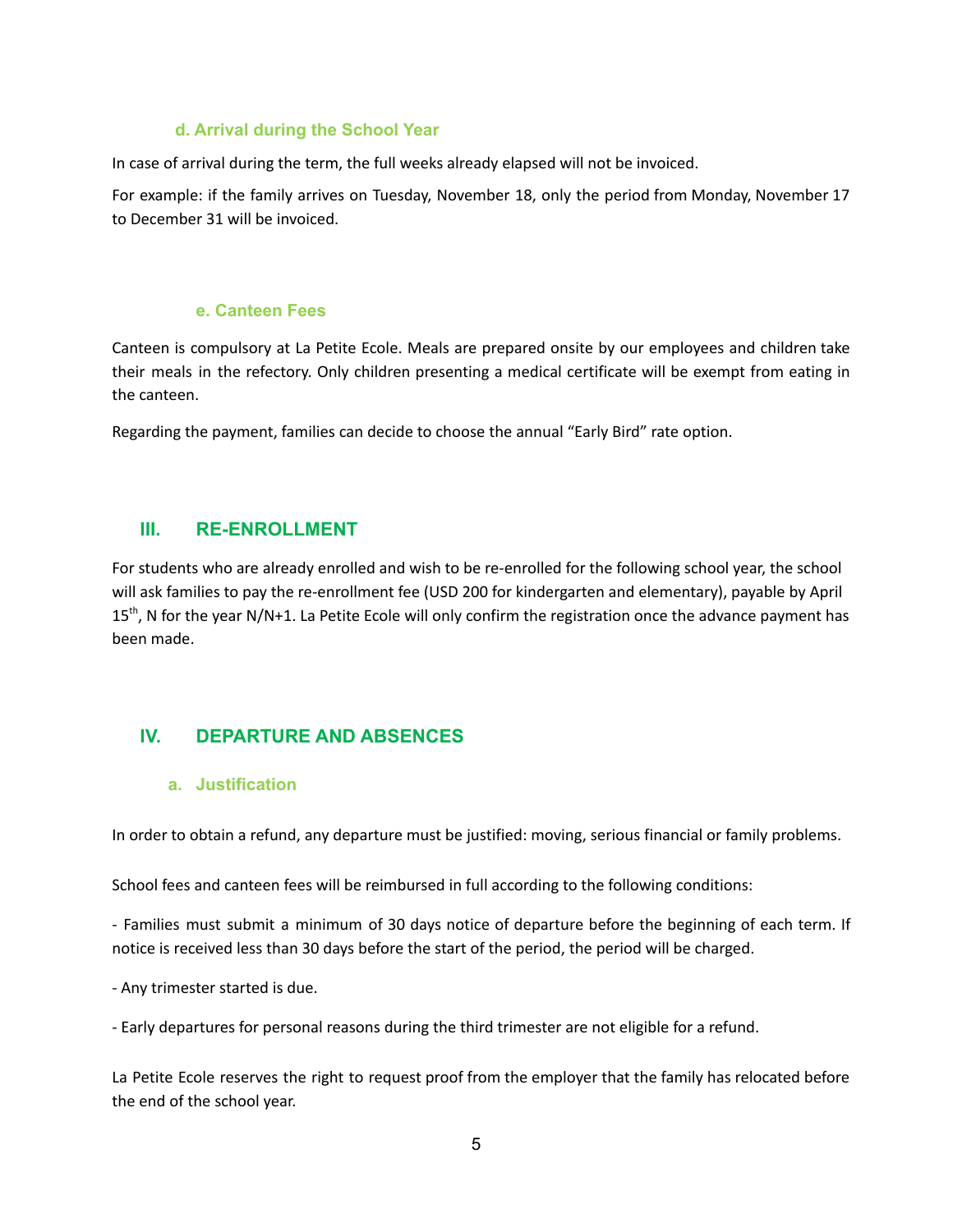# **b. Terms and Conditions of Reimbursement**

In case of justified departure during the year, La Petite École will reimburse the terms that have not started. Examples: If a family leaves on Wednesday, February 11, which is during term 2, only the third term starting in April will be refunded (beginning of the third term).

If a family has paid the Early Bird rate but leaves the school before the end of the school year, all refunds will be made on the basis of the term rate: the family will no longer benefit from the Early Bird rate.

# **c. Absence during the school year**

The temporary absence of a regularly enrolled child, whatever the duration or the reasons, does not entitle the child to any reduction in tuition fees. A committee may meet to rule on exceptional cases.

### **d. Force Majeure**

In the event of an imposed closure, whether by the government or in the event of force majeure, every effort will be made to set up Home-Based Learning (HBL). Days of Home-Based Learning (HBL) are considered effective learning days. They cannot be subject to any partial or total refund.

# **V. OTHER SERVICES**

# **a. School Certificate**

A school certificate will be issued by La Petite Ecole at the request of the family. This process is subject to the child attending school regularly or participating in Home-Based Learning on a regular basis and that the family is up to date with their payments.

# **b. Extra-curricular Activities**

Extra-curricular activities are optional activities offered by La Petite Ecole, Monday to Thursday, 3.30 p.m. to 4.30 p.m and on Friday, 1 p.m. to 4.30 p.m. These sports or cultural activities are supported by competent external companies that have already proven their worth with schools or by La Petite Ecole teachers. Children are taken care of before the start of the activity (between 3:15 p.m. and 3:30 p.m.) by the La Petite Ecole team. Registration is done by semester, according to the prices communicated upstream by the school.

Registrations are taken into account on a "First come, first served" basis and confirmation of registration is conditioned by a maximum and minimum number of children to be reached. Once registration is confirmed, it is no longer possible to cancel or change activity. No reimbursement is provided in the event of absence from the activity. A pro rata may however be agreed in advance in the event of early